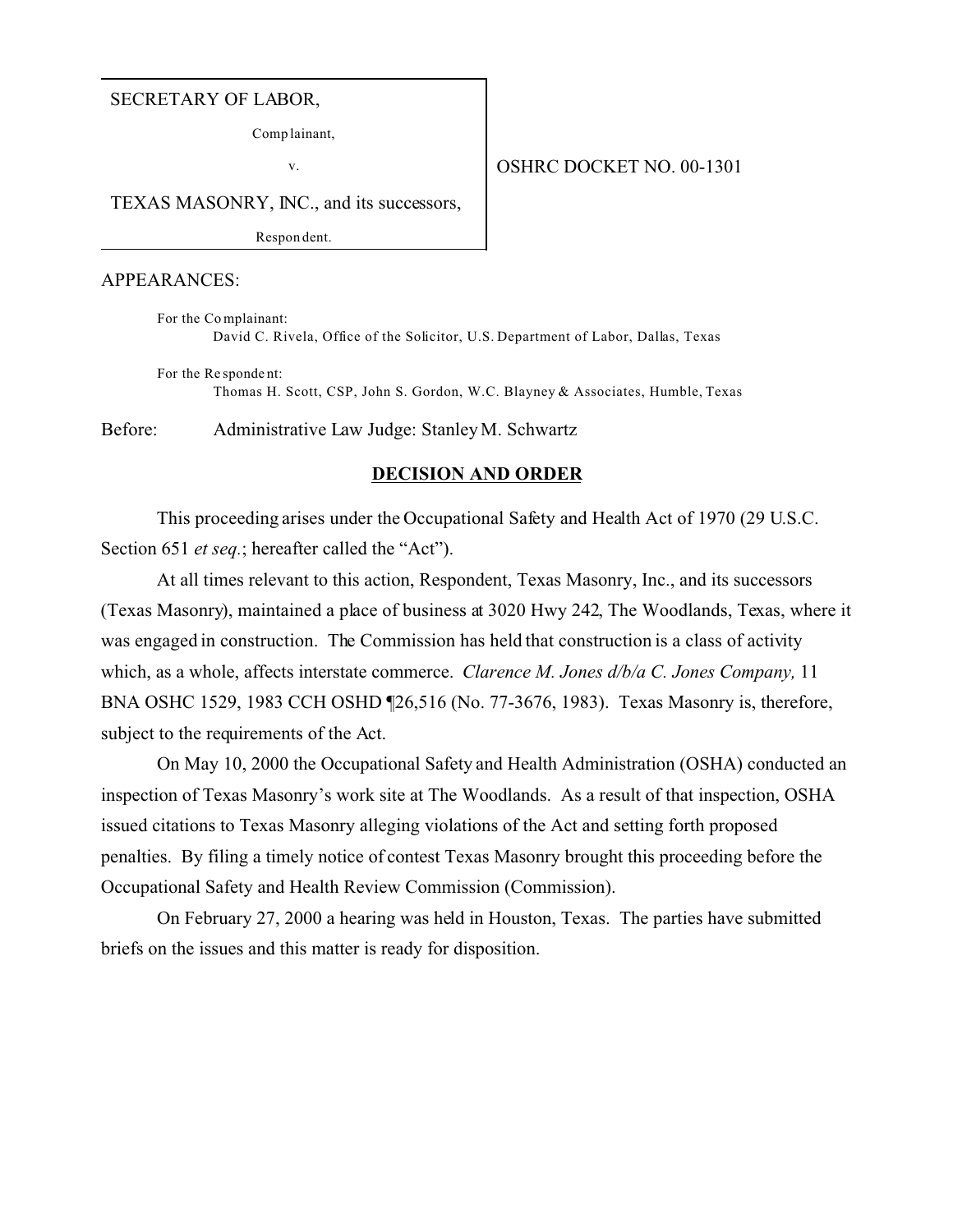#### **Facts**

OSHA Compliance Officer (CO) Harold Dark testified that while he was inspecting a neighboring work site at The Woodlands, he noticed scaffolding that was being used by Texas Masonry (Tr. 54-55). The scaffold was approximately 12 to 14 feet high, consisting of two levels of planking supported by metal bracing and a walkboard located behind the scaffolding (Tr. 60; Exh. C-1). Dark testified that there was an employee stacking bricks on the top level, which appeared to be constructed out of a single plank, and a man on the ground "pitching brick" to the man on the top level (Tr. 9, 12-13, 37, 60-61, 76; Exh. C-1, C-2). Dark stated that as he was conducting the inspection across the street, he could see the men working, and the foreman on the site watching them. Approximately half an hour passed before he could approach them (Tr. 95-96). Before he could move on to Texas Masonry's site, Dark testified, he used up most of his film. The CO was able to take only two pictures, neither of which show the man on the top level or the man tossing bricks; both men were working to the left of the area photographed in Exhibit C-1, according to Dark (Tr. 18, 55).

At least three other employees were present on the work site: a second employee stacking brick on the first level of the scaffold; a man cutting brick; and Mr. Finney, Texas Masonry's foreman (Tr. 13-14; Exh. C-3). CO Dark testified that he observed a number of safety violations in plain view. First, the employee stacking brick on the top level was not using any kind of fall protection (Tr. 41-42). Second, the man pitching brick was not wearing a hard hat (Tr. 17-19, 95). Finally, the employee using a masonry saw was not wearing safety glasses or any other face protection; Dark stated that Finney told him none were available on the site (Tr. 22-23, 25, 68). According to Dark, the cited violations took place in plain sight of the foreman, Mr. Finney (Tr. 26).

Finney, the foreman, told Dark that he was the competent person on the site (Tr. 29). CO Dark stated that he did not believe Finney was competent to erect scaffolding, however, because the scaffold was not constructed in accordance with OSHA regulations (Tr. 29). At the top level, the cited scaffold contained only one or two planks (Tr. 34; Exh. C-1, C-2). There were no guard rails on the scaffold (Tr. 35). No ladder was provided for scaffold access, so that when Finney asked the employee stacking bricks on the top plank to come down, the employee had to climb down the horizontal braces (Tr. 38, 76). There were no toe boards on the scaffold (Tr. 44). Crossbracing was omitted between alternating sets of scaffolding (Tr. 46; Exh. C-1). Dark testified that Finney did not seem to know that the scaffold, as constructed, was hazardous (Tr. 30).

George Finney testified that he has 35 years of experience in construction, that he is familiar with means of constructing scaffolding, and that he has received competent person training in scaffold erection (Tr. 113-14, 133). Finney testified that he did not give the laborers at The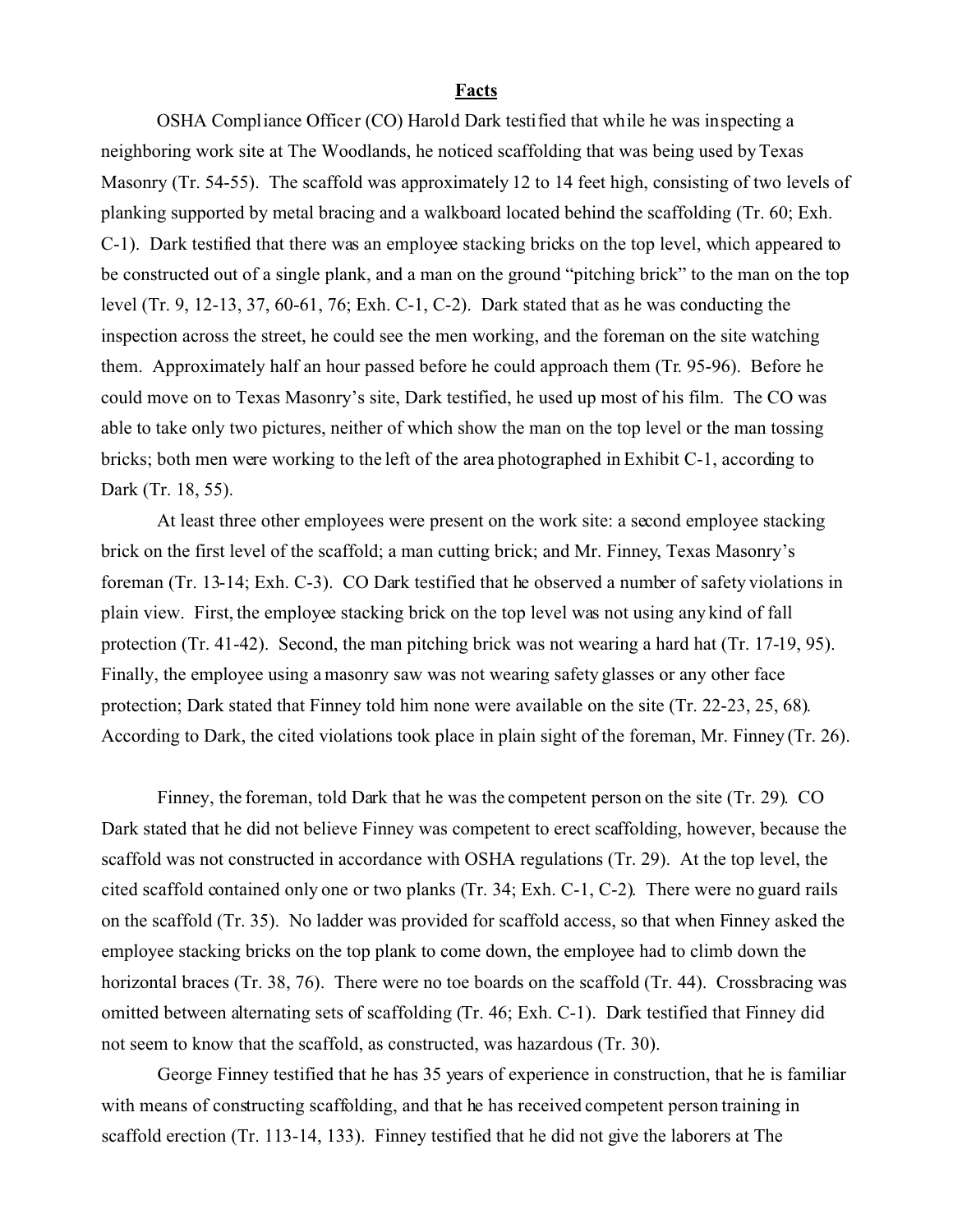Woodlands site any instruction on building the cited scaffold, although he watched as it was built. Finney stated that he checked the footings to make sure the scaffold was safe (Tr. 119-20). Finney testified that, to his knowledge, there wouldn't have been anyone stacking bricks on the top level of the scaffolding (Tr. 125, 147). Finney maintained that the employees first loaded the bricks onto the lower level, and then placed the bricks up onto the top plank(s) by hand (Tr. 124, 142). Finney admitted that there was no ladder, and that neither guardrails nor toeboards were installed because no one was working above the 10-foot level (Tr. 125-26).

Later, however, Finney contradicted himself, admitting that there had been someone on the upper scaffold planking on May 10 (Tr. 150). Finney further admitted that it was possible that an employee might have gone to the top level to stack bricks because it would have been easier than stacking the bricks once on the first level, and then moving them (Tr. 169).

#### **Alleged Violations**

### **Serious citation 1, item 1** alleges:

29 CFR 1926.100(a): Employees working in areas where there is a possible danger of head injury from impact, or from falling of flying objects, or from electrical shock and burns, were not protected by protective helmets:

a) At 3020 Hwy 242. Employees working below overhead hazards without hard hats.

The cited standard provides:

Employees working in areas where there is a possible danger of head injury from impact, or from falling of flying objects, or from electrical shock and burns, shall be protected by protective helmets:

### *Discussion*

CO Dark testified that he observed an employee, who was not wearing a hard hat, standing at the bottom of Texas Masonry's scaffolding, tossing bricks up to a second employee on the top level of the scaffold. In its brief, Respondent admits that employees were working without hard hats, but asserts that Texas Masonry's employees are provided with personal protective equipment and are required to use it. Respondent maintains that the employees had just returned from lunch, and forgotten to put their hats on. Respondent points out that the foreman instructed his men to put on their hats as soon as the CO pointed out the violation.

Under Commission precedent, an employer will not be penalized for an employee's unpreventable failure to follow the employer's safety rules. In order to establish an unpreventable employee misconduct defense, however, the employer must show that it: 1) had established work rules designed to prevent the violation; 2) adequately communicated those work rules to its employees (including supervisors); 3) taken reasonable steps to discover violations of those work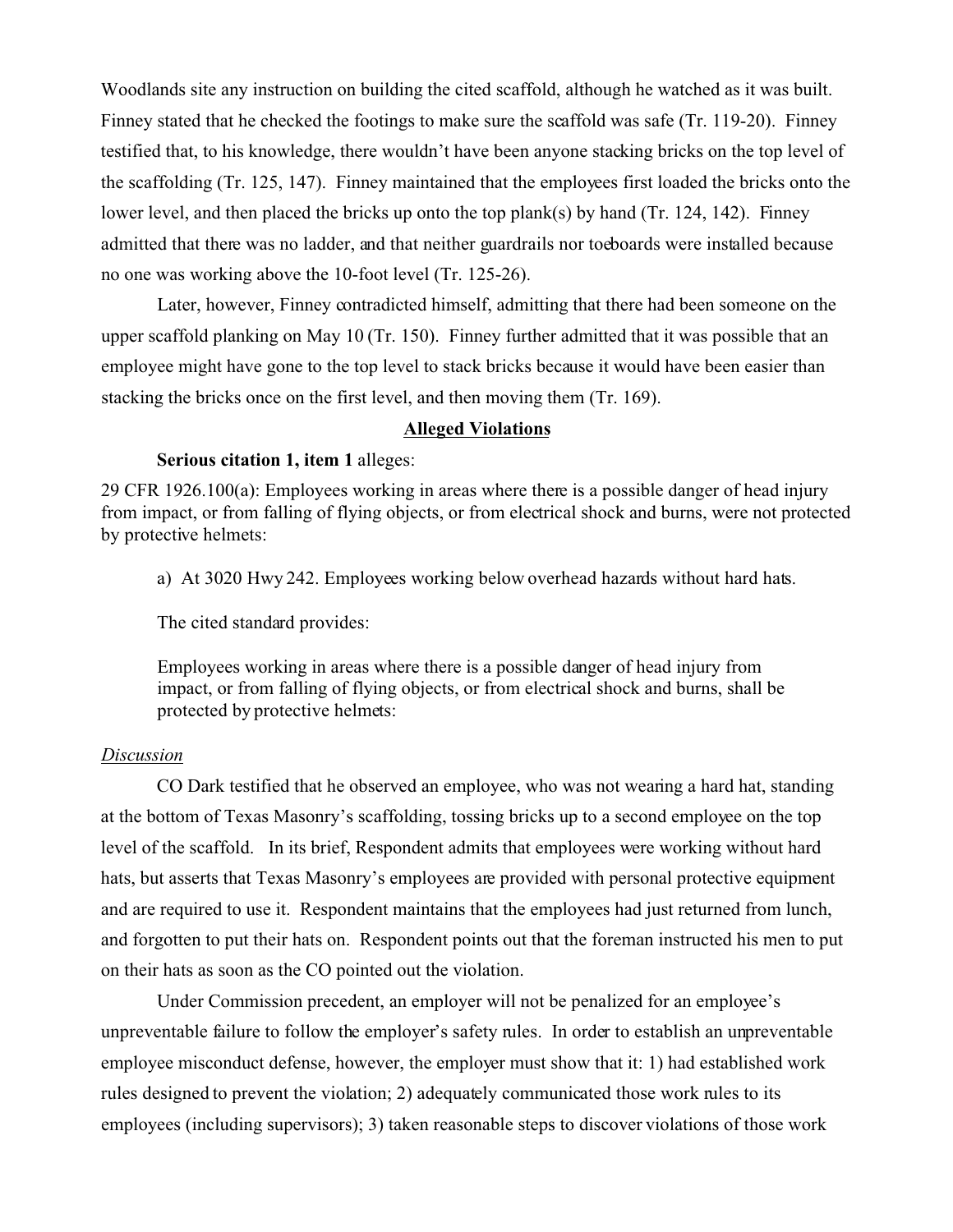rules; and 4) effectively enforced those work rules when they were violated. *New York State Electric & Gas Corporation*, 17 BNA OSHC 1129, 1995 CCH OSHD ¶30,745 (91-2897, 1995).

Jamie Nobles, owner of Texas Masonry, testified that his employees were leased from Staff Leasing, a company that provides labor, weekly inspections of the job sites, and weekly tool box meetings, including safety training for its laborers (Tr. 200-05). Mr. Nobles could not testify with any specificity as to the content of the laborers' training, and apparently had not made any inquiry into the type of training they received (Tr. 207-08). Nobles merely assumed that the laborers were familiar with safety rules relevant to scaffold erection and use because, "That's their livelihood. That's what they do" (Tr. 208). Though this judge left the record open to give Respondent an opportunity to submit documentation regarding any training its employees might have received (Tr. 205), Respondent failed to provide any evidence from which this judge might determine what, if any, safety training had been provided.

Because nothing in the record establishes that Texas Masonry had a safety rule requiring that its employees wear hard hats, the cited violation is affirmed.

#### *Penalty*

A penalty of \$1,500.00 was proposed for this item.

The violation was properly classified as serious. Under §17k of the Act, a violation is considered serious if the violative condition or practice gives rise to a substantial probability of death or serious physical harm. As CO Dark testified, the exposed employee would have been seriously injured or killed had a brick struck him as it fell from the second level scaffold or from the hands of the employee catching the bricks (Tr. 19-21). The gravity of the violation is low, however. Though one employee was exposed for at least half an hour (Tr. 76), it is unlikely that he would actually be struck by a falling brick. The employee was actually involved in tossing the bricks to the higher level, and would have been aware of a missed toss. Moreover, the second level planking is set back over the fully planked first level. It is most likely that any bricks falling from the top planking would fall straight down, rather than arcing out over the first level platform and striking an employee standing on the ground.

Texas Masonry is a small company, and the proposed penalty reflects a 40% reduction for size (Tr. 27). No credit was afforded for good faith. CO Dark testified that although Mr. Finney told him that regular safety meetings were held, Texas Masonry was unable to produce evidence of a safety program (Tr. 28).

Taking into account the relevant factors this judge finds that a penalty of \$1,500.00 is excessive. A penalty of \$250.00 is appropriate, and will be assessed.

#### **Serious citation 1, item 2** alleges:

29 CFR 1926.102(a)(1): Eye and face protective equipment was not used when machines or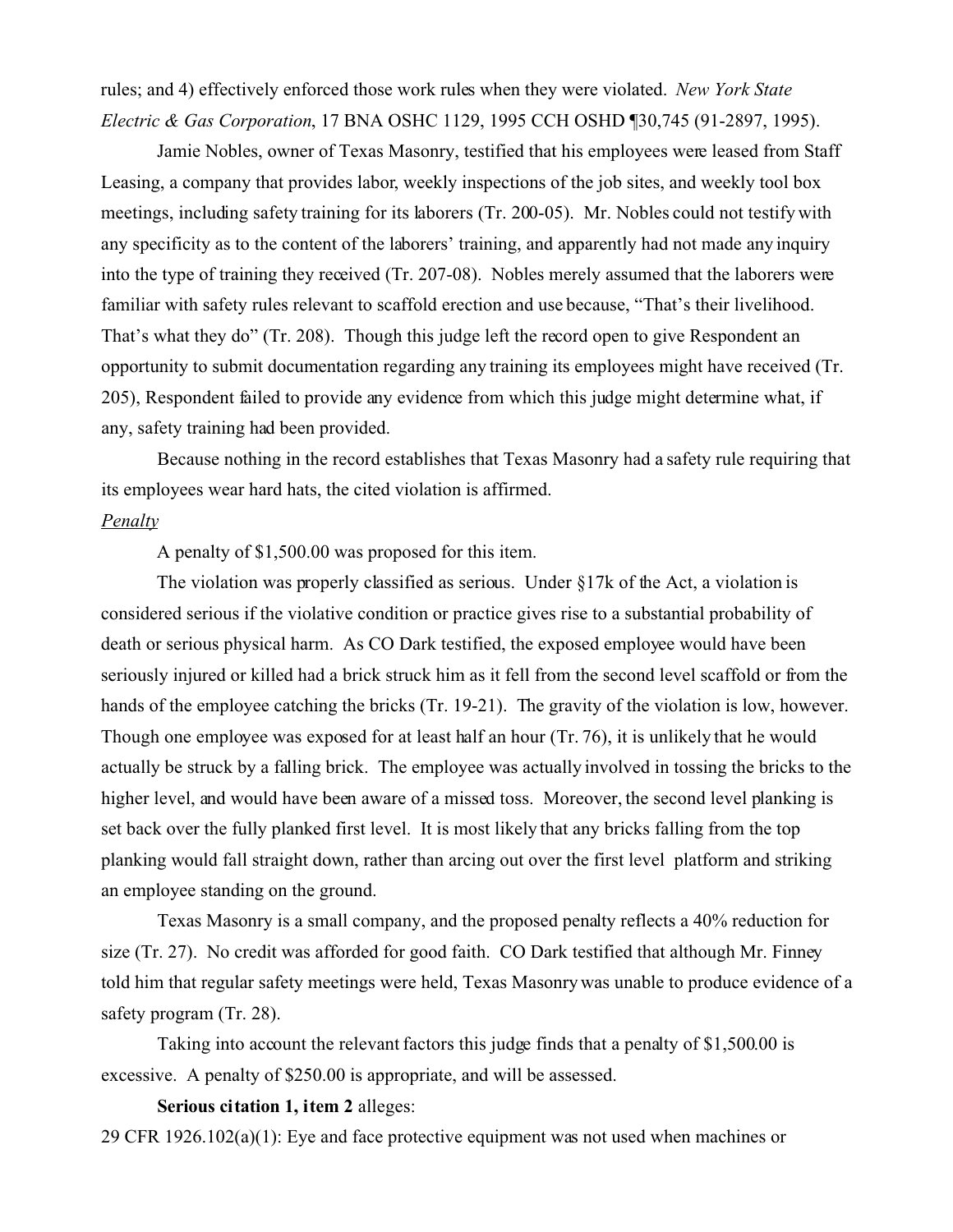operations presented potential eye or face injury:

a) At 3020 Hwy 242. Employees were cutting brick material with a masonry saw without eye protection.

The cited standard provides:

Employees shall be provided with eye and face protection equipment when machines or operations present potential eye or face injury from physical, chemical or radiation agents.

## *Discussion*

CO Dark's testimony regarding an employee's use of a masonry saw without eye protection was uncontradicted. The Material Safety Data Sheet for brick requires that safety glasses and face shields be used when sawing brick (Exh. C-4). Finney told Dark that he had safety glasses in his truck (Tr. 25, 68). That Finney had safety glasses in his truck that *could* have been provided to employees does not satisfy the requirements of the standard. Respondent failed to prove a defense of employee misconduct, for the reasons stated in item 1, above. The violation is affirmed. *Penalty* 

A penalty of \$1,200.00 was proposed for this item.

The cited violation was properly cited as serious. CO Dark stated that if an employee was struck in the eye by a piece of flying debris, he could suffer a partial loss of vision, or even lose an eye (Tr. 23-25). The gravity of the violation is, nonetheless low. As CO Dark testified, employee exposure to flying debris most often results in minor eye irritation or eye damage (Tr. 23-25; Exh. C-4).

Taking into account the relevant factors this judge finds that a penalty of \$500.00 is appropriate, and will be assessed.

# **Serious citation 1, item 3** alleges:

29 CFR 1926.451(a)(6): Scaffolds were not designed by a qualified person and were not constructed and loaded in according with that design:

a) At 2030 Hwy 242 construction site. Scaffolds were not erected or inspected by a competent person.

The cited standard provides:

Scaffolds shall be designed by a qualified person and shall be constructed and loaded in accordance with that design.

### *Discussion*

Though Texas Masonry's foreman, Finney, told Dark he was the competent person on site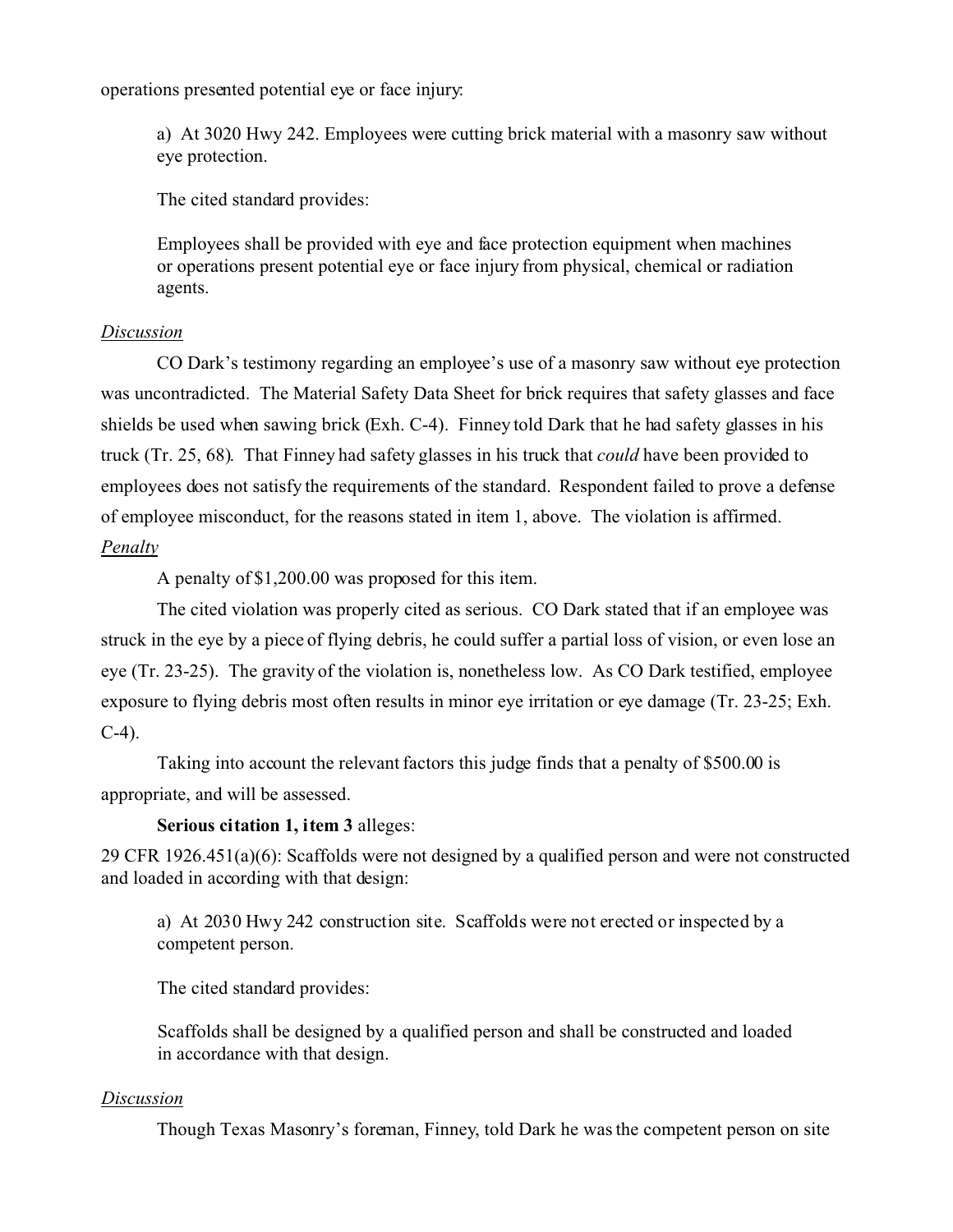for scaffold erection, Dark felt that he could not be "competent" because the scaffold on the work site was deficient (Tr. 29). According to Dark, Finney did not seem to appreciate that the scaffold, as constructed, was hazardous.

First this judge notes that Finney did answer Dark's concerns about the construction of the scaffolding at the hearing. According to Finney, no one was supposed to be up on the top level of the scaffolding. The planks on the top of the scaffold were supposed to be used only as a staging area, not as a work platform. This judge left the record open following the hearing, and allowed Texas Masonry to submit a tape demonstrating the manner in which bricks are *supposed* to be loaded. The tape shows how bricks are tossed up to the first level, stacked there, and then loaded onto the second level planks by a worker who moves the bricks by hand, stacking them on the level overhead (Respondent's tape, submitted 4/26/2001). Had standard procedures been followed, there would have been no employees on the second level, and the scaffold, as it was constructed would have been OSHA compliant.

Respondent's foreman, Finney, testified that the bricks were not thrown, but placed by hand on the second scaffold level by an employee standing from the lower planked level, in accordance with his design. However, Finney later admitted that he *had* seen an employee on the top level on the day of the inspection, and that his employees might, without his knowledge, have thrown the bricks up to the second level rather than stacking them on the first level. Because Finney's testimony was internally inconsistent, and because he admitted that his employees could have been involved in the activity CO Dark described, this judge credits Dark's testimony. His testimony establishes that the workmen on the site, perhaps seeking to shortcut the standard loading procedure, threw the bricks directly up to the top staging area from the ground, skipping the intermediate step of stacking the bricks on the first level.

The evidence does not establish that Finney did not know how to properly design a scaffold, or that the cited scaffold was not constructed in accordance with his design. The record does show that the scaffold was not loaded in accordance with the design, as that design was explained by Finney and demonstrated in Texas Masonry's tape. Citation 1, item 3 has been established. *Penalty* 

A penalty of \$1,500.00 was proposed for this item.

Because the loading process went on for at least half an hour while Finney was on the site, this judge concludes that the foreman was aware of the conduct, and yet allowed employees under his supervision to load the cited scaffold in a manner the scaffold was not designed for. The failure to load the scaffold according to its design is the basis for the majority of the other violations for which Texas Masonry has been cited.

The evidence establishes that at least two employees were exposed to the cited hazard for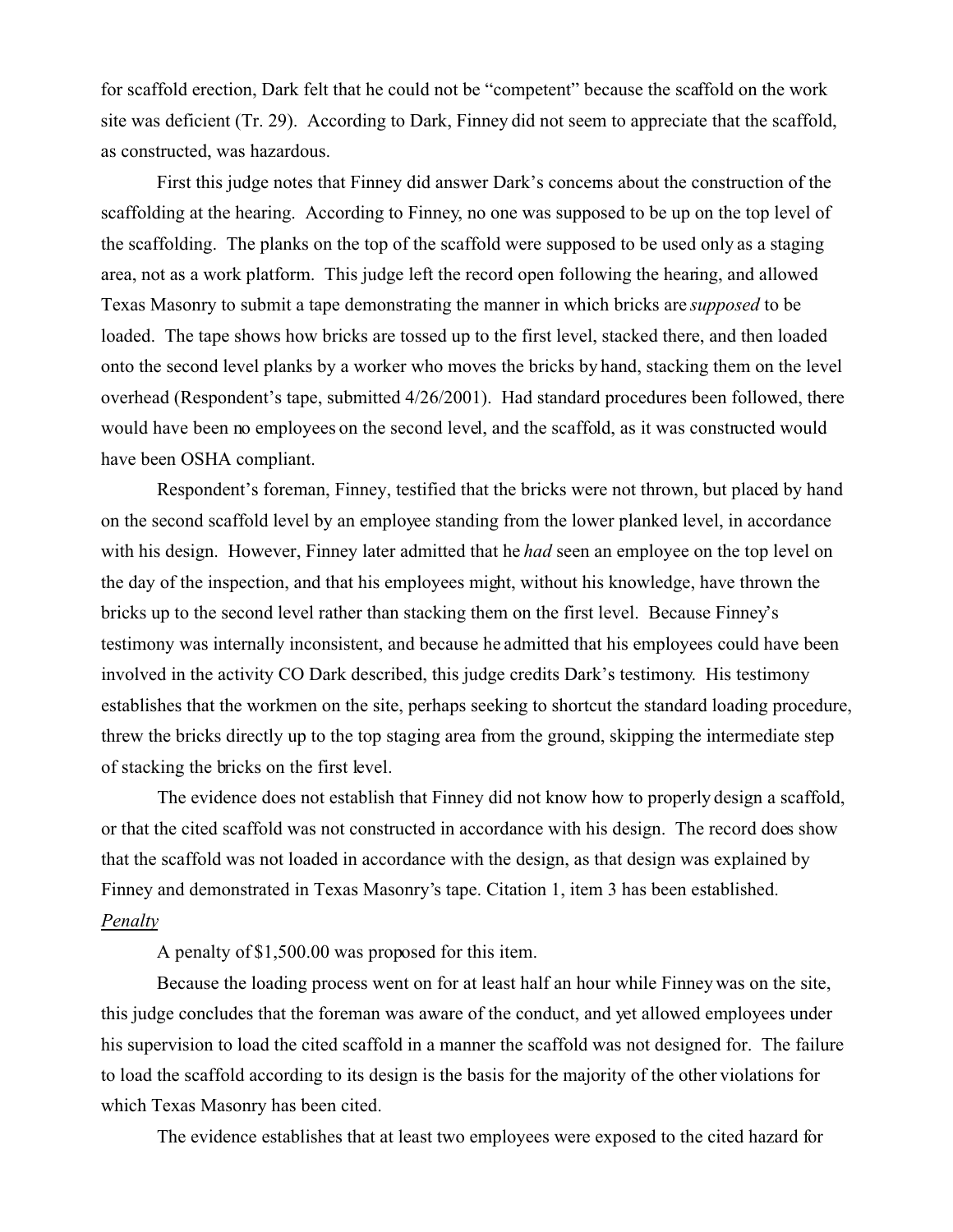half an hour. CO Dark testified that a scaffold which is inadequately designed or constructed for its load has a greater chance of failing. Employees on or under a collapsing scaffold could be seriously injured or killed (Tr. 30-31). The gravity of the violation is high. Taking into account the gravity of the violation, as well as the other factors discussed above, this judge finds that the proposed penalty of \$1,500.00 is appropriate, and will be assessed.

## **Serious citation 1, item 4** alleges:

29 CFR 1926.451(b)(1): Each platform on all working levels of scaffold were not fully planked or decked between the front uprights and the guard rail supports.

a) At 3020 Hwy 242. Scaffold platforms at the 7' and the 14' levels were not fully planked.

The cited standard requires:

Each platform on all working levels of scaffolds shall be fully planked or decked between the front uprights and the guardrail supports. . ..

### *Discussion*

It is undisputed that the top level of the scaffold contained only one or two planks. Texas Masonry maintains, however, that level was merely a staging area for materials and was not a walking or working surface.

The evidence establishes that the top level of scaffolding, which was between 12 and 14 feet above the ground and consisted of only two planks was used as a working level. The violation is established in regard to that level.<sup>1</sup>

# *Penalty*

A penalty of \$1,500.00 was proposed for this item.

This item was properly characterized as serious. CO Dark testified that the inadequately planked upper level, which was loaded with bricks and also had to support the weight of the man working there, could have collapsed (Tr. 30). Dark maintained that a man falling from that level would likely be struck by the bricks that would come down with the planks and be seriously injured or killed (Tr. 30-31).

One employee was exposed to the cited hazard for at least half an hour, balanced on a narrow, brick laden plank, catching bricks (Tr. 34, 36; Exh. C-2). The gravity of the violation is high.

Taking into account the gravity of the violation, as well as the other factors discussed above, this judge finds that a penalty of \$1,500.00 is appropriate, and will be assessed.

# **Serious citation 1, item 5** alleges**:**

<sup>&</sup>lt;sup>1</sup> Complainant makes no mention of the allegations regarding the lower, or 7 foot level in its brief, and that issue is deem ed aban doned.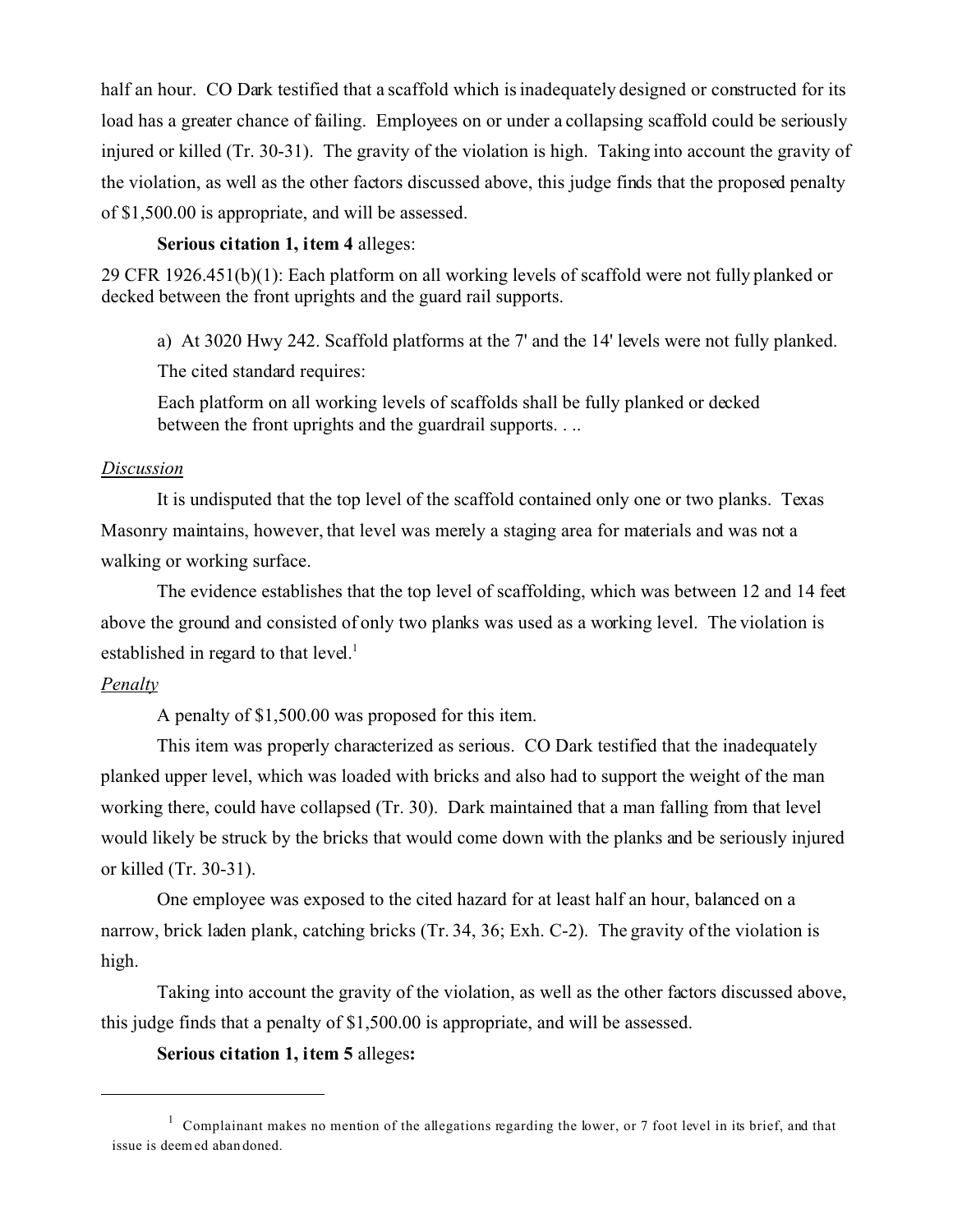a) At 3020 Hwy 242. Scaffold 14' high did not have a ladder.

The cited standard provides:

When scaffold platforms are more than 2 feet (0.6m) above or below a point of access, portable ladders, hook-on ladders, attachable ladders, stair towers (scaffold stairways/towers), stairway-type ladders (such as ladder stands), ramps, walkways, integral prefabricated scaffold access, or direct access from another scaffold, structure, personnel hoist, or similar surface shall be used. Crossbraces shall not be used as a means of access.

## *Discussion*

Texas Masonry admits that it did not provide any ladders to the top staging level, as it did not intend workers to access the planks, or to use them as a work level. Nonetheless, as discussed above, Texas Masonry's foreman, Finney, should have been aware that the workmen were accessing the top planks.

## *Penalty*

A penalty of \$2,100.00 was proposed for this item.

According to CO Dark, when the man on the second level was asked to come down, he climbed down the cross braces. Dark testified that because the braces are not horizontal, there is a danger of slipping. Moreover, the braces can come out of their fittings altogether, causing the climber to fall (Tr. 38). Dark stated that he had investigated many such falls, and so believed that the likelihood of an accident occurring was high. Dark believed that such a fall would most probably result in serious injuries short of death (Tr. 38-39).

The CO's testimony establishes that, although the cited violation was serious, its gravity was lower than that of the preceding violation. Taking into account the relevant factors, this judge finds that a penalty of \$1,000.00 is appropriate.

# **Serious citation 1, item 6** alleges:

29 CFR 1926.451(g)(1)(vii): For all scaffolds not otherwise specified in paragraph (g)(1)(i) through  $(g)(1)(vi)$  of this section, each employee shall be protected by the use of personal fall arrest systems or guardrail systems meeting the requirements of paragraph (g)(4) of this section.

a) At 3020 Hwy 242. Scaffold 14' high did not have guard rails or a fall arrest system.

The cited standard provides:

For all scaffolds not otherwise specified. . . each employee shall be protected by the use of personal fall arrest systems or guardrail systems meeting the requirements of paragraph  $(g)(4)$  of this section.

### *Discussion*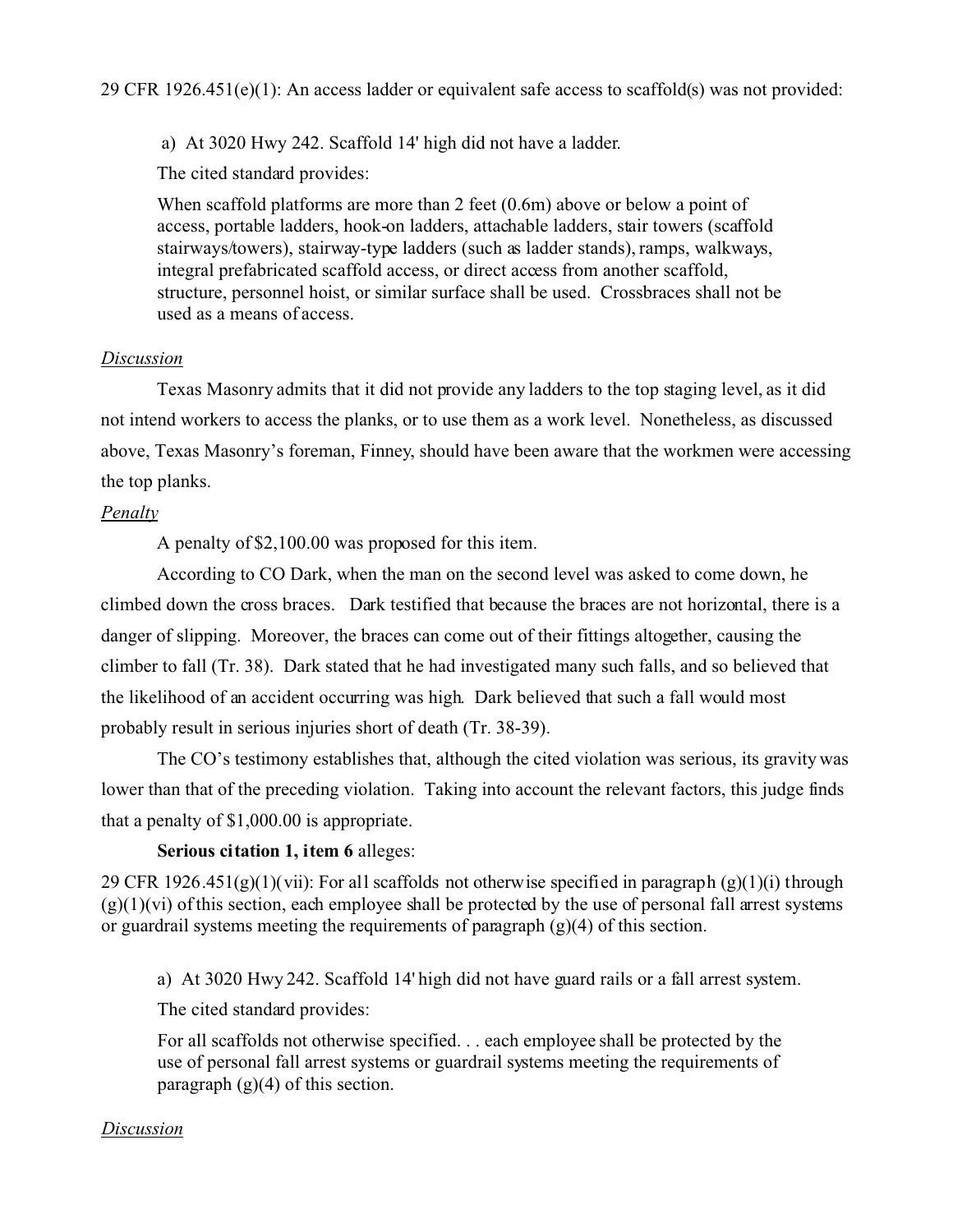Texas Masonry admits that the staging planks were not equipped with guard rails. The record establishes that an employee was working at that level without fall protection. As discussed above, Texas Masonry's foreman, Finney, should have been aware that the workmen were accessing the top planks. The violation is established.

## *Penalty*

A penalty of \$3,000.00 was proposed for this item.

CO Dark testified that a worker could easily fall while performing the tasks Texas Masonry's employee was engaged in (Tr. 43). Dark further testified that death was a probable result of a fall in the cited circumstances (Tr. 43). The cited violation is serious, as defined by the Act, and the gravity of the violation is high. A penalty of \$3,000.00 is deemed appropriate.

### **Serious citation 1, item 7** alleges:

29 CFR 1926.451(h)(2)(ii): A toeboard was not erected along the edge of platform more than 10 feet (3.1m) above lower levels, for a distance sufficient, to protect employees below from falling tools and materials:

a) At 2030 Hwy 242. There were no toeboards or nets to prevent material from falling from one level to the level below and striking employees.

The cited standard provides:

A toeboard shall be erected along the edge of platforms more than 10 feet (3.1m) above lower platforms for a distance sufficient to protect employees below. . ..

### *Discussion*

Texas Masonry admits that there were no toeboards on the top staging level. Respondent argues that toeboards would hinder the masons who work from the first planked level. In its brief, Respondent states that the toeboards would create a greater hazard, in that the masons reaching over the toeboards would suffer strains.

In order to establish the affirmative defense of a greater hazard, the employer must show that 1) the hazards of compliance are greater than the hazards of non-compliance; 2) alternative means of protection are unavailable; and 3) an application for a variance would be inappropriate. *See Walker Towing Corp.*, 14 BNA OSHC 2072, 2078, 1991-93 CCH OSHD ¶29,239, p. 39,161 (No. 87-1359, 1991). Respondent has shown none of the required elements. The danger to employees from falling bricks, which could result in head injury, is clearly more serious than the possibility of muscle strains. An alternative means was clearly available to eliminate the hazard, i.e. Texas Masonry could have prevented employees from working on the staging planks, which constituted the only platform on the site which was more than 10 feet above the ground level. Finally, Texas Masonry made no showing that an application for a variance would have been inappropriate. Respondent did not make out the named affirmative defense.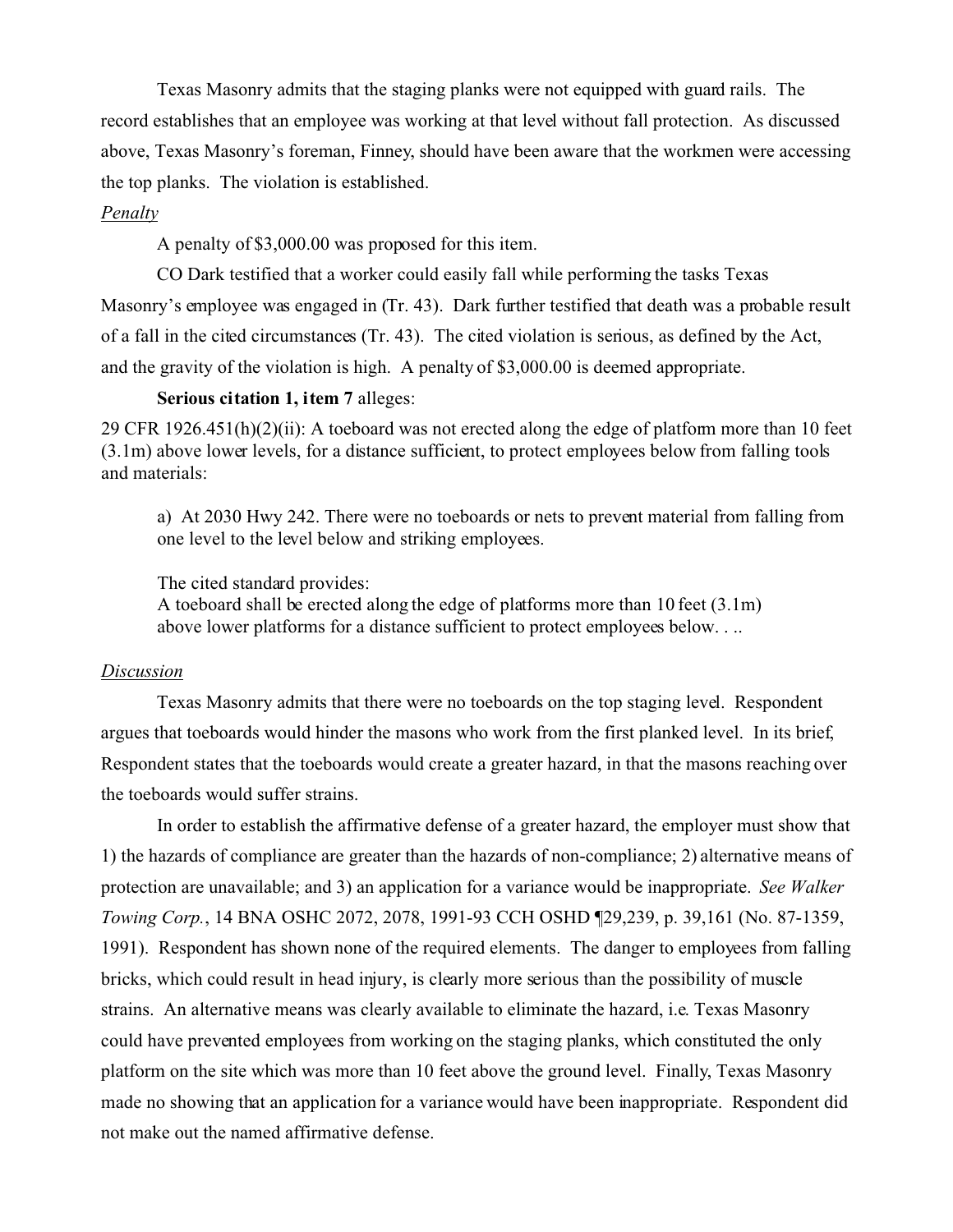### *Penalty*

A penalty of \$2,100.00 was proposed for this item.

CO Dark testified that an employee working below could be struck by falling bricks or mortar (Tr. 44-45). Only one employee was shown to have been exposed, however. CO Dark testified that the worker pitching bricks could have been struck (Tr. 45). Dark also stated that a worker he photographed on the walk board was exposed to the hazard of falling bricks. There was no showing, however, that the employee on the walk board ever worked below the worker stacking bricks on the staging platform, and no reason to believe that the bricks on the staging platform would spontaneously fall off onto workers passing below. Nor did Complainant establish that any of Respondent's masons would be working from the staging area while bricking the project, or that there was any real danger to employees from falling mortar.

The violation is properly characterized as serious; however, the gravity of this violation is overstated. The only exposed employee was actually involved in tossing bricks and was unlikely to be surprised by bricks falling from the staging platform. This judge finds that a penalty of \$250.00 is appropriate.

**Serious citation 1, item 8** alleges:

29 CFR 1926.452(a)(2): Crossbracing was not installed between the inner and outer sets of poles of double pole scaffolds.

a) At 3020 Hwy 242. Tubular welded scaffold was not braced so as to be square and plumb.

The cited standard provides:

*Pole scaffolds*.. . .(2) Crossbracing shall be installed between the inner and outer sets of poles on double pole scaffolds.

### *Discussion*

The cited section applies to pole scaffolds. Respondent was using Tubular welded scaffolding, as noted under the item description at subparagraph a) [*see above*]. The applicable paragraph, at  $\S 1926.452(b)(2)$  states:

Transverse bracing forming an "X" across the width of the scaffold shall be installed at the scaffold ends and at least at every third set of posts horizontally (measured from only one end) and every fourth runner vertically. Bracing shall extend diagonally from the inner or outer posts or inner posts or runners...

No motion was made to amend the pleadings. *Sua sponte* amendment of the item would be inappropriate. Complainant did not adduce evidence intended to show a violation of the applicable section; neither party addressed the issues raised by subparagraph (b)(2) in their briefs. *See, Peavey Co.,*16 BNA OSHC 2022, 1994 CCH OSHD ¶30,572 (No. 89-2836, 1994). Item 8 is, therefore, dismissed.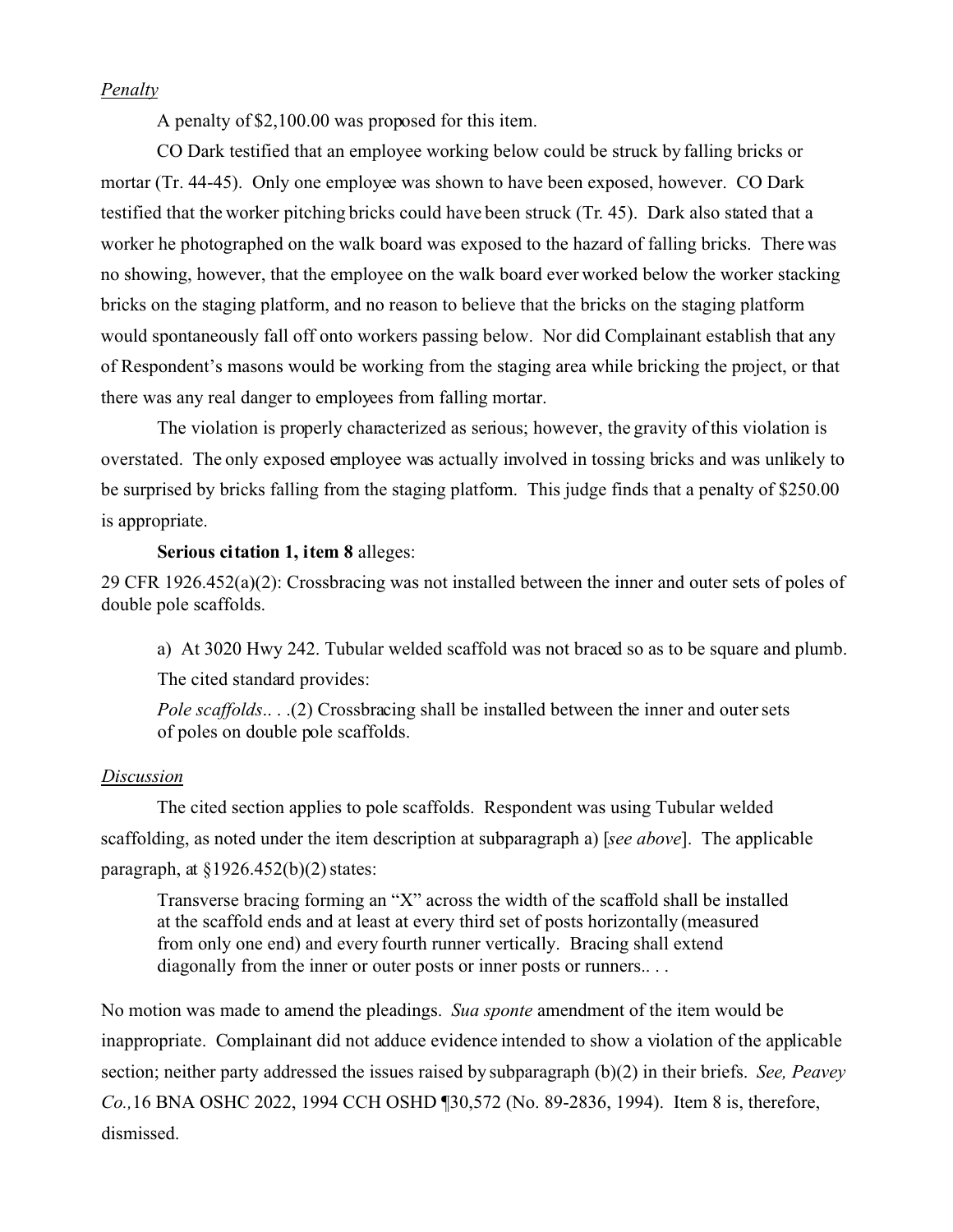## **Serious citation 1, item 9** alleges:

29 CFR 1926.454(a): The employer did not have each employee who performs work while on a scaffold trained, by a person qualified in the subject matter, to recognize the hazards associated with the type of scaffold being used and to understand the procedures to control or minimize those hazards.

a) At 3020 Hwy 242. Employees were not trained on how to work safely off of scaffolds.

The cited standard provides:

The employer shall have each employee who performs work while on a scaffold trained by a person qualified in the subject matter to recognize the hazards associated with the type of scaffold being used and to understand the procedures to control or minimize those hazards. . ..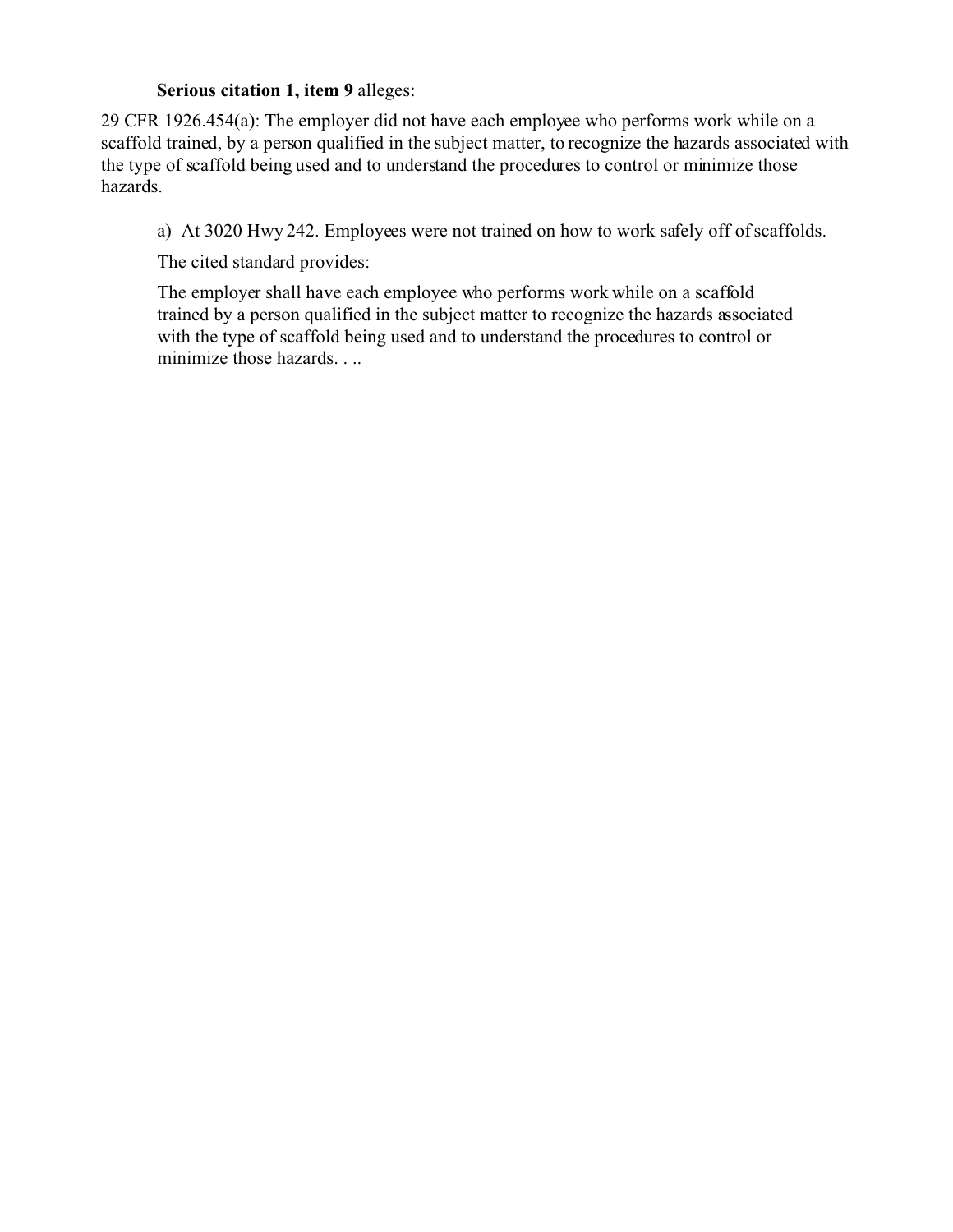### *Discussion*

CO Dark testified that Texas Masonry's employees were working in unsafe conditions and, therefore, must have been untrained, or told to work in unsafe conditions (Tr. 51). Dark admitted that none of the employees spoke English, and that he was unable to get any information from them about their training (Tr. 51). The Secretary has the burden of showing, by a preponderance of the evidence, the existence of the alleged violative conditions. The Commission has found that an employer's failure to enforce compliance with work rules on the job does not establish a failure to train. *N & N Contractors, Inc.,* 18 BNA OSHC 2121, 2000 CCH OSHD ¶32,101 (No. 96-0606, 2000). Because the Secretary did not introduce any other evidence tending to show that Texas Masonry's employees were not trained in working from scaffolds, this item must be vacated.

# **ORDER**

- 1. Serious citation 1, item 1, alleging violation of §1926.100(a) is AFFIRMED and a penalty of \$250.00 is ASSESSED.
- 2. Serious citation 1, item 2, alleging violation of  $\S 1926.102(a)(1)$  is AFFIRMED and a penalty of \$500.00 is ASSESSED.
- 3. Serious citation 1, item 3, alleging violation of  $\S1926.451(a)(6)$  is AFFIRMED and a penalty of \$1,500.00 is ASSESSED.
- 4. Serious citation 1, item 4, alleging violation of §1926.451(b)(1) is AFFIRMED and a penalty of \$1,500.00 is ASSESSED.
- 5. Serious citation 1, item 5, alleging violation of  $\S1926.451(e)(1)$  is AFFIRMED and a penalty of \$1,000.00 is ASSESSED.
- 6. Serious citation 1, item 6, alleging violation of  $\S 1926.451(g)(1)(vii)$  is AFFIRMED and a penalty of \$3,000.00 is ASSESSED.
- 7. Serious citation 1, item 7, alleging violation of §1926.451(h)(2)(ii) is AFFIRMED and a penalty of \$250.00 is ASSESSED.
- 8. Serious citation 1, item 8, alleging violation of §1926.452(a)(2) is VACATED.
- 9. Serious citation 1, item 9, alleging violation of §1926.454(a) is VACATED.